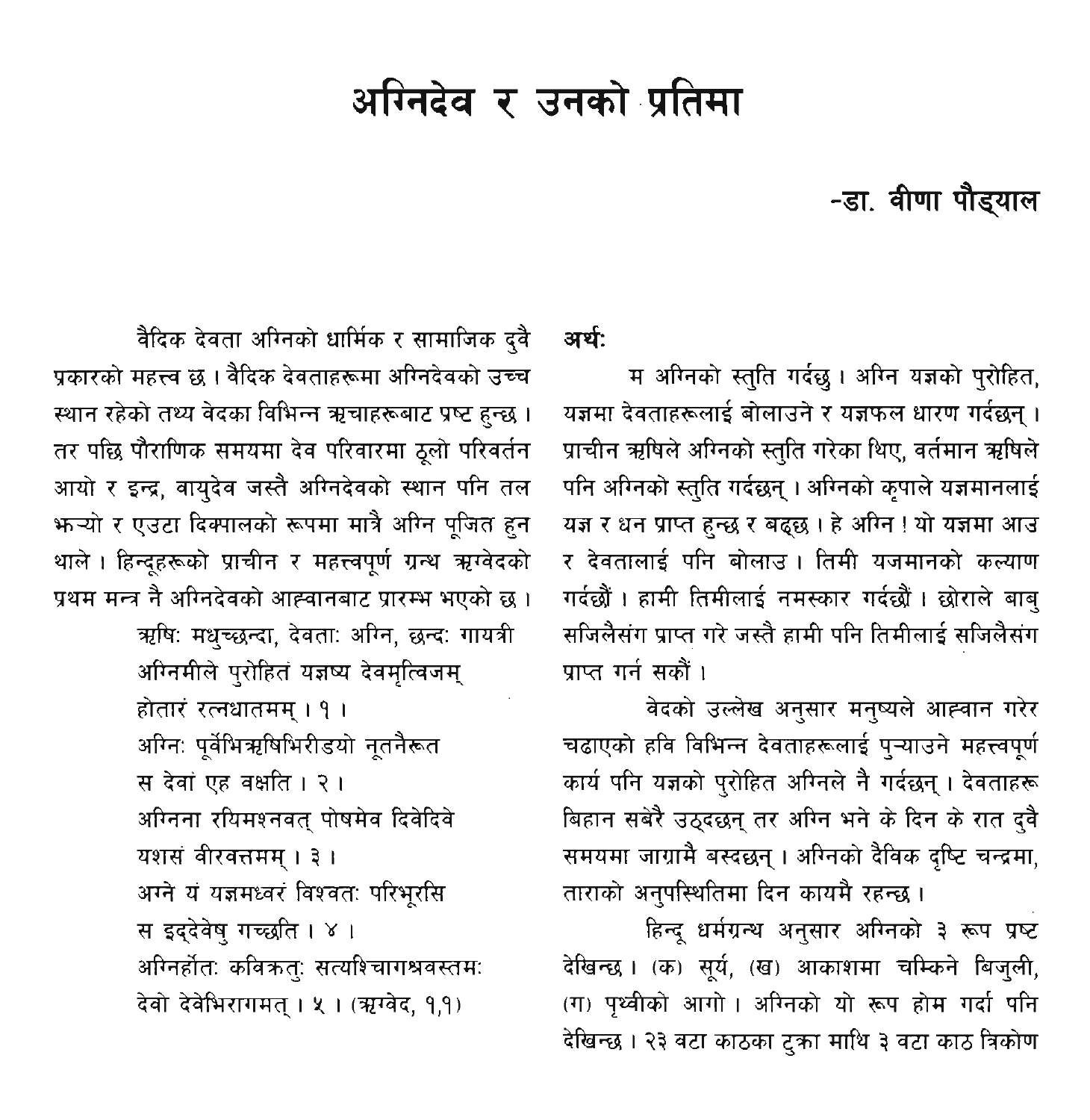आकारमा राखिन्छ जसले धर्ति आकाश र जीवात्मामा रहेको अग्निको प्रतिनिधित्व गर्दछ। पुराणहरूमा अग्निलाई पनि सूर्यकै रूप मानिएको छ। विष्णु पुराण अनुसार सूर्य जब अस्ताचलमा जान्छन् तब आफ्नो तेज अग्निलाई अर्पित गरेर जान्छन । त्यसैले अग्निको ज्वाला राति परबाटै देखिन्छ । पभा विशस्वतो रात्रावस्तं गच्छ्वाति भास्करे विशत्याग्निमतो रात्रों बहिर्दरात्प्रकाशते ।

### विष्णु प्राण २/८/२४

अग्निदवलाई मानिसको सम्पूर्ण पाप देख्ने र पापीलाई दण्ड दिने देवताको रूपमा पनि वर्णन गरिएको छ।

अग्निको जन्मबारे विभिन्न कथा पुराणमा छन्। आजको जस्तो एक काटी सलाईमा अग्निको शक्ति जम्मा पार्ने प्रविधि प्राचीन समयमा थिएन, त्यसैले दइवटा काठ वा ढुङ्गा रगडेर घर्षणबाट उत्पन्न आगो धार्मिक र सामाजिक कार्यको लागि प्रयोग गरिन्थ्यो । काठ, ढ्ज्ञ रगडेर वायुको मद्दतले आगो बल्ने भएकोले अग्निलाइ वाय् पुत्र पनि भनिन्छ ।

हिन्दूहरूको अष्ट दिक्पालमध्ये अग्निको दक्षिण पूर्व दिशाको रेखदेख र रक्षा गर्दछन् । अरू ७ दिक्पालमध्ये (१) इन्द्रले पूर्व, (२) यमले दक्षिण, (३) निऋति दक्षिण-पश्चिम, (४) वरूण पश्चिम, (५) वायु उत्तर-पश्चिम, (६) कवेर उत्तर र (७) ईशान उत्तर-पूर्वको देखरेख गर्दछन्। हिन्दु धर्मग्रन्थमा अष्ट दिक्पालको उल्लेख भए जस्तै

महायानी बौद्ध धर्मग्रन्थमा चार महापालको (चतुर महाराज, चार दिक्पाल) वर्णन छ । पूर्वपट्टि हातमा वीणा लिएका धृतराष्ट्र, पश्चिमपट्टि हातमा चैत्य लिएका ३ आँखा भएका विरूपाक्ष, उत्तरतर्फ न्याउरीमसा लिएका वैश्<mark>रवण र</mark> दक्षिणतर्फ खडग लिएका विरूदक गम्बा र विहारका चार <u>दिशामा अंकित गरिन्छ । बौद्ध धर्मगन्थमा चार दिक्पालको</u> उल्लेख भए जस्तै शरूमा हिन्द धर्मग्रन्थमा पनि चार दिक्पालको मात्रै उल्लेख थियो। हिन्दू धर्मग्रन्थहरूमा दिक्पालको नाम र संख्या भने एउटै छैन । कनै ग्रन्थमा सुर्य र चन्द्र पनि दिक्पालको रूपमा पुजित छन् । रामायणमा पनि चार दिक्पालको मात्रै उल्लेख छ। जैन ग्रन्थमा पनि दिक्पालहरूको उल्लेख छ जसमा हिन्दू धार्मिक ग्रन्थमै उल्लेख भएको दिक्पालहरूको नामसंगै बम्हा र नाग पनि थपिएका छन् । वी.सी. भट्टाचार्यको जैन आइक्रनोग्राफोमा यसको वर्णन गरेका छन् । (J.N. Banerjea, Development of Hindu Iconographo 1985 P. 520-22) यसरी हिन्दू बौद्ध, जैन सबै धर्मग्रन्थमा दिक्पालको उल्लेख पाइन्छ ।

यो दिक्पालमध्ये अधिकांश देवताले वैदिक देववादमै प्रधान र प्रमुख स्थान प्राप्त गरेका थिए। वैदिक धर्ममा अग्निको स्थान सारै महत्त्वको थियो तर पछि पौराणिक

अग्निलाई दिक्पालको स्थानमा राखियो । प्रतिमा निर्माण गर्दा दिक्पालहरूको चार हात बनाउन् पर्ने नियम रूपमण्डनमा

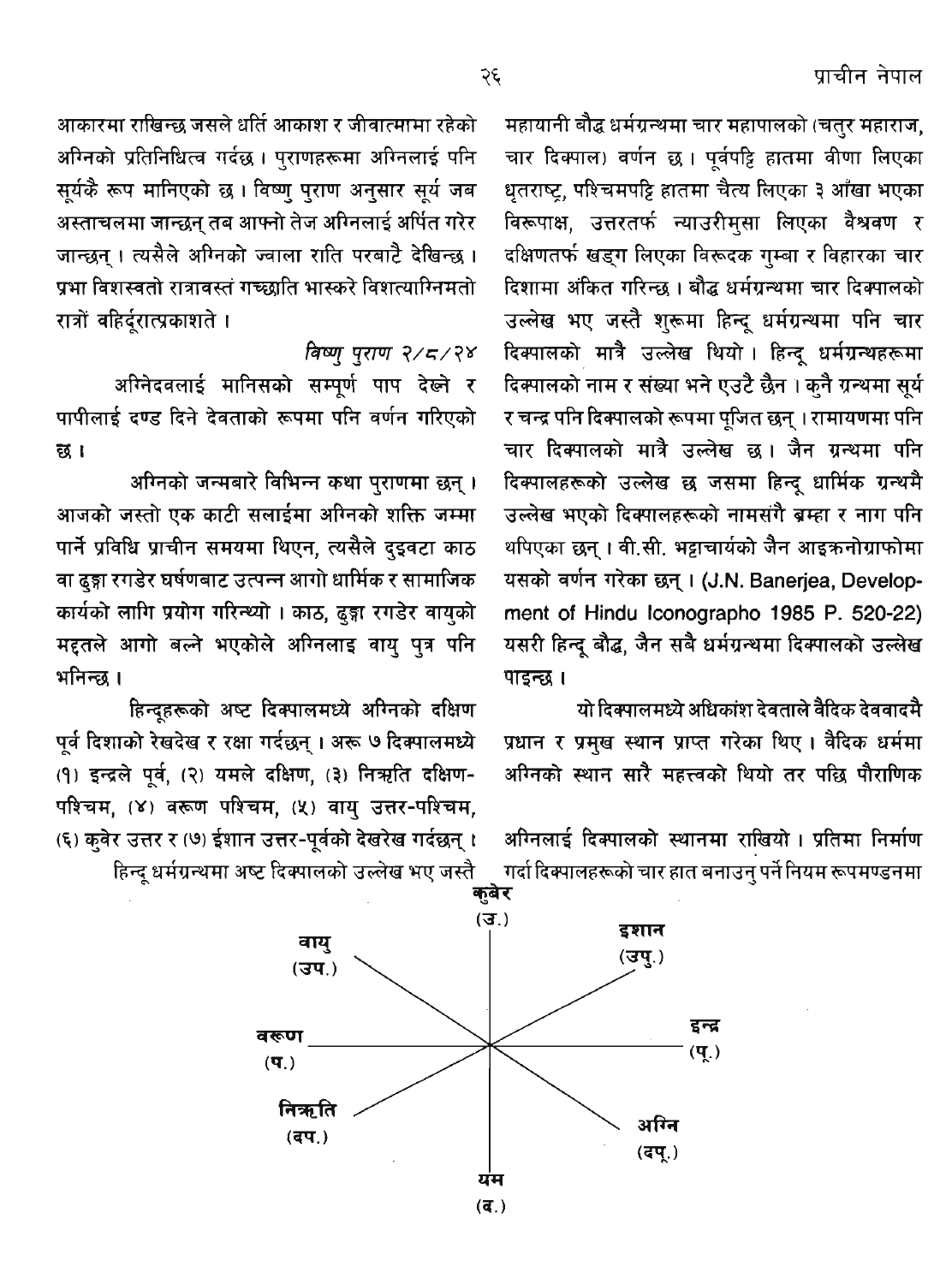अग्निदेव ….

छ। तर मत्स्यपुराणमा दई हात भएको दिक्पालहरूको निम्नलिखित वर्णन गरिएको छ।

> वैन्हेस्त लक्षणं वक्ष्ये सर्वकाम फलप्रदम दीप्तं सुवर्णवपुषमर्धचन्द्रासने स्थितम् । वालार्कसदशं तस्य वदनञ्चापि दर्शयेत् यज्ञोपवीतिनं देवं लम्बकुर्चघर तथा ॥ कमण्डलं वामकरे दक्षिणे तवक्षसत्रकम् ज्वाला वितानसंयुक्त मजवाहन मज्वतम् ॥ कण्डर्स्थ वापि कर्वोत मुध्निसप्तशिखान्वितम् ।

> > (मत्स्य पराण, २६०/९/१२)

(बलराम श्रीवास्तव (स) रूपमण्डन, मोतीलाल सं  $2029.99.88-85$ 

पंच तत्त्व जल, पृथ्वी, आकाश, हावा र अग्निबाट नै सम्पर्ण जीव र विश्व ब्रम्हाण्डको निर्माण भएको छ । हिन्द दर्शन अनुसार मानिसको मृत्युपछि पंच तत्त्वले निर्मित उसको शरीर पंच तत्त्वमै मिल्दछ । अजर र अमर आत्मा मात्रै बाँकी रहन्छ । <sub>मौज</sub>ाहरू । स्कल्पाक प्रतालस्थर

अग्निलाई अपच भएको प्रसंग पनि रोचक छ । राजा श्वेतकीले लामो समयसम्म यज्ञ गरेकाले वायमण्डल धवाँले ढाकियो, ऋषिहरूले यज्ञमा चरू होम्न मानेनन् तर <u>श्वेतकीले शिवलाई प्रार्थना गरेर ऋषि दर्वाशाद्वारा अरू १२</u> वर्षसम्म आफ्नो यज्ञ गराए। यसरी लामो समयसम्म आगोमा चढाइएको विभिन्न वस्तु ग्रहण गर्दा गर्दा अग्निको पेट बिग्रियो । उनलाई अपच हन थाल्यो । अनेक उपाय गर्दा पनि केही लागेन, अग्नि ब्रम्हाकहाँ समस्याको समाधानको लागि गए। ब्रम्हाले खाण्डव वन दाह गर्न सके अग्निको पेटको उपचार हुने करा बताइदिए। त्यही अनुरूप कृष्ण र अर्जुनको मद्दतले अग्निले खाण्डव वन दाह गरे । महाभारतको आदिपर्वमा अग्निले कृष्ण र अर्जुनलाई आफुले बरूणद्वारा प्राप्त गरेको गाण्डिब धन्, वाण खाली नहने ठोको, सेतो ४ .<br>वटा घोडाले तानेको सुन्दर रथ पनि प्रदान गरेको वर्णन छ । (Vetlam Man, Puranic Encyclopaedia, 1993, p. 11) एकपल्ट इन्द्र र अग्निले राजा शिविको दानको परीक्षा लिने विचार गरे। अग्निले परेवाको रूप र इन्द्रले वाजको

रूप लिए । वाजले लखेटेको परेवा राजा शिविको शरणमा गयो । बाज पनि आफ्नो शिकार पछुयाउँदै राजाकै सभामा पग्यो । बाजले आफ्नो शिकार माथिको हक दावी गऱ्यो । राजाले शरणको मरण नगर्ने करा बताए, अन्त्यमा राजा शिविले आफ्नो मास काटेर परेवाको तौल बराबर नै दिने वचन गरे पछि भन्गडा टंगियो । राजा शिविसंग हारेपछि अग्नि र इन्द्रले आफ्नो सच्चा रूपमा आएर शिविलाई स्वर्ग लिएर गए।

पुराणमा ऋषि भृगुले आफ्नो गर्भिणी पत्नी पलोमालाई अग्निको जिम्मामा आश्रममा छाडेको प्रसंग छ । भुग ऋषि आश्रमबाट निस्किएपछि पुलोम नाम राक्षस त्यहाँ आएर अग्निलाई आफले पुलोमालाई मानसिक रूपले विवाह गरेको कारण बताउँदै हाँसको रूप लिएर पुलोमालाई उडाएर लगे। प्रसबको समय भैसकेको पलोमाले बाटैमा पुत्र (च्यवन) लाई जन्म दिइन् । च्यवन (प्रसिद्ध ऋषि) को अनुहारमा सूर्यको जस्तो तेज देखेर राक्षस पुलोमा डराए, अनर्थ हुने डरले पुलोमा र च्यवनलाई छोडेर आफ भागे। पलोमा आफ्नै पति भगको आश्रममा फर्किइन् । यता ऋषि भगले अग्निलाई पुलोमाको सुरक्षा गर्न नसकेको हुनाले पृथ्वीमा भएको सबै अपवित्र वस्तु पनि खानु पर्ने श्राप दिए । अग्नि श्रापबाट बच्न लक्न गए। त्रिभवनमै हाहाकार .<br>मच्चियो । अग्नि विनाको मानव जीवन त **भन्न कठी**न भयो । अन्त्यमा ब्रम्हाले अग्निको श्रापलाई यसरी परिवर्तन गरे अग्निले जे छोए पनि त्यो पवित्र हुने भयो। यो वरदानपछि अग्निले आफ्नो काम फेरि शरू गरे। (महाभारत, आदिपर्व, पौलोमपर्व, २२)

ओठले फुकेपछि मात्र अग्नि प्रज्वलित हुने प्रसंग पनि निकै चाखलाग्दो छ। महिशमतिपुरका शक्तिशाली राजाकी सुन्दर छोरी सुदर्शनालाई देख्ने वित्तिकै अग्नि प्रेममा .<br>परे। अग्निले दिन रात सदर्शनाको सन्दर ओठ मात्र देख्न थालेको हुँदा सुदर्शनाले ओठले फुकेपछि मात्र अग्नि प्रज्वलित हुन थाले, यो प्रेम-कहानी अग्नि र सुदर्शनाको विवाहमा टंगियो ।

त्रयम्बक (तीनवटा आमाका छोरा) भनेर ऋग्वेदमा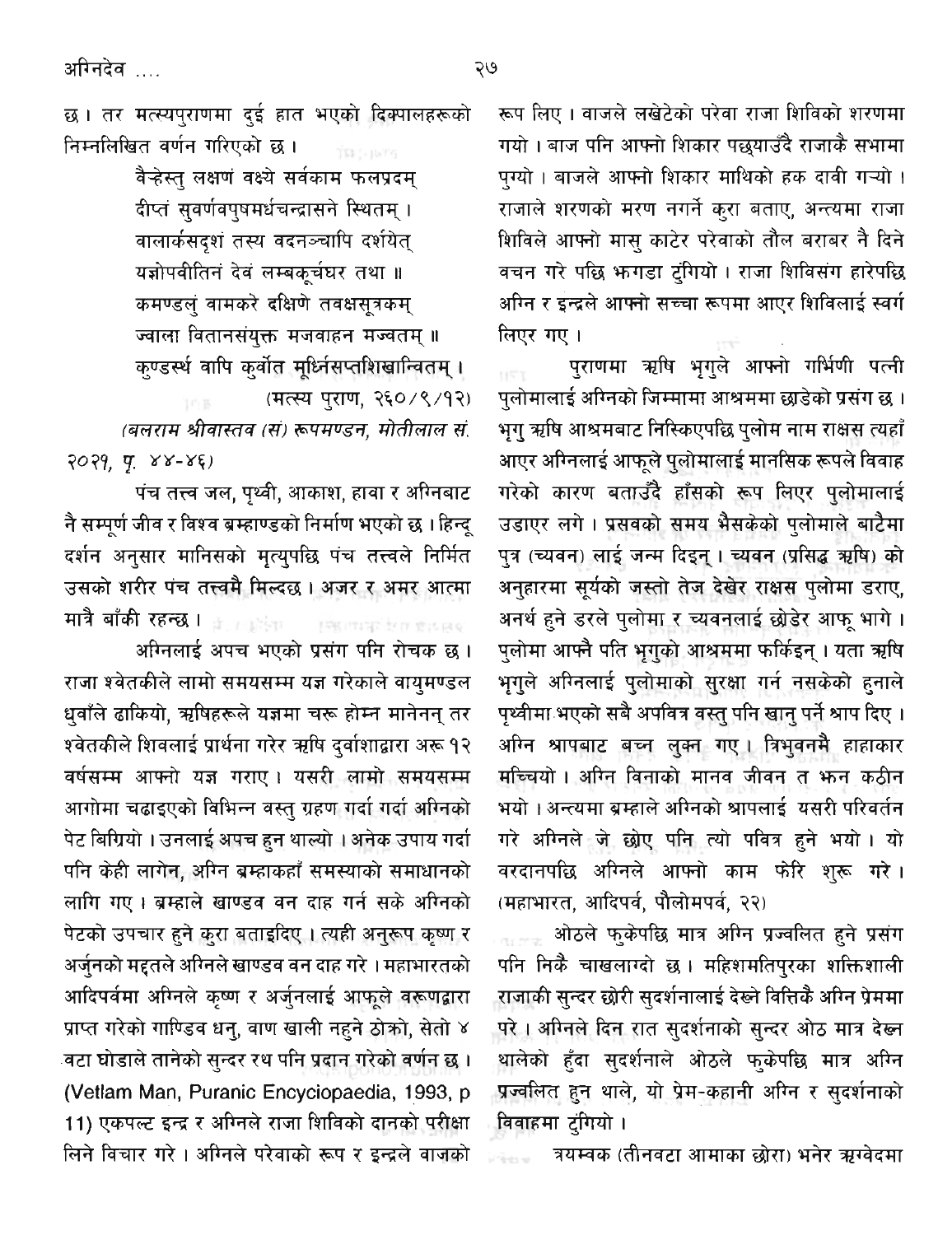संबोधन गरिएका अग्निलाई विद्षी स्टेला क्यामरीचले आगोलाई (पंचतत्व मध्ये एक) (१) आगो, (२) अग्निदेवको (इश्वर) रूपमा र (३) रूठको रूपमा वेदमा दर्शाइएको कुरा व्याख्या गरेकी छिन्। (Stella Kramrisch The Presence of Siva, Princeton, U.P. 1981, p. 16)

दश मुख्य उपनिषदमध्ये कठोपनिषदमा ब्रम्हाविधाको सम्बन्धमा स्पष्टसंग ब्याख्या छ। (इश, केन, कठ, प्रश्न, मुण्डक, माण्डूब्य, ऐतरेय, तैतरीय, छान्दोग्य, बृहदार ण्यकउनिषद) कठोपनिषदमा यमराज र बालक नचिकेता प्रश्न उत्तर कममा पनि अग्निको प्रसंग आउँछ । विभिन्न अग्नि मध्ये नचिकेता अग्निलाई ३ पल्ट छान्ने मानिस (आमा, बाब्, गुरू) तिनै जनासंगको सम्बन्ध राखेर जन्म र मृत्युलाई पार गर्दछन् । ब्रम्हाबाट उत्पन्न ज्ञानवान र स्तुतियोग्य देवतालाई जानेर अनुभव गरेर यो शान्ति प्राप्त हुन्छ । (स्व. चिन्मयानन्द, कठोपनिषद, १९८२, पृ. ६४-६५)

> त्रिणाचिकेतस्त्रभिरेत्य सन्धि त्रिकर्मकृत्**तरति** जन्ममृत्यु ब्रम्हाजज्ञं देवमीड्यं विदित्वा निचाथ्येमां शान्तिमत्यन्तमेति (कठोपनिषद १-१७)

अग्निको प्रतिमा: वैदिक देवता अग्निको वेदमा शारीरिक भन्दा गुण अथवा कार्यको अनुसार वर्णन छ । हिन्दू धर्म र दर्शनको भावना, चिन्तन यति फराकिलो र विशाल छ कि यहाँ पंचतत्वलाई (अग्नि, वायु, पृथ्वी, तेज, जल) इश्वरीय गुण सहित मानव आकृतिमा कल्पना गरेर कुदुने प्रचलन छ । त्यसैले हामी कहाँ पृथ्वीको मूर्ति बनाउँदा गोलो डल्लो मात्र नबनाएर सन्दर स्त्री मूर्तिको (माताको रूपमा) रूपमा बनाइन्छ। त्यसरी नै गंगा जमुना नदीलाई पनि खोलाकै प्राकृतिक रूपमा मात्र नदेखाएर सुन्दर स्त्री रूपमा चित्रण गरिन्छ, त्यस्तै अग्निलाई बलेको आगोको रूपमा मात्रै चित्रण नगरेर मानव आकृतिमा कुदिन्छ । प्रतिमा विज्ञानका विभिन्न पुस्तकमा अग्नि देवको प्रतिमा निर्माण गर्ने नियम तोकिएको छ । विष्णुधर्मोत्तरमा यस्तो वर्णन छ, अग्निको शरीरको वर्ण रातो छ, जसबाट तेज प्रकट हुन्छ ।

तेजको रंग पनि रातै छ । (रक्त हि तजसो रूपं रक्तवर्ण तत: स्मृतम् । विष्णुधर्मोत्तर ५६ । ४)

विष्णुधर्मोत्तरको अर्को स्थानमा शिवको जस्तै रूपको वर्णन छ । तीन नेत्र जटा, अक्षमाला, त्रिशुल, धारी अग्नि सत्व, रज, तम गणको प्रतिनिधित्व गर्दछन्। सबै प्रकारको औषधिको प्रतिनिधित्व पनि अग्निले गर्दछ। ( विष्णधर्मोत्तर ५६ । ६-७)

विष्णुधर्मोत्तरमा अग्नि र स्वाहाको संगसंगै बनाइने प्रतिमाको उल्लेख छ । चार वटा हात, तीन वटा आँखा, जटा, ज्वालासमूहद्वारा घेरिएको, सारथी वायु, दाहिने हातमा ज्वाला एवं त्रिशुल, बायाँमा अक्षमाला, बायाँ काखमा रत्नपात्र लिएको अग्निको पत्नी स्वाहा बनाउन् पर्दछ। (प्रियकाला शाह (सं.), विष्णु धर्मोत्तर वडोदा, १९३८)

मत्स्यपुराणमा पनि अग्निको प्रतिमा बनाउने नियम तोकिएको छ जस अनुसार अग्निको प्रतिमामा ज्वालामण्डल, यज्ञोपवित, लामो दाऱ्ही, बोका बाहन, दायाँ र बायाँ हातमा अक्षसुत्र एवं कमण्डलु हुनु पर्दछ । (मत्स्य पुराण, रामप्रताप त्रिपाठी, प्रयाग, २००३)

भारतको मध्य प्रदेशको छतरपुर जिल्लाको खजुराहोमा अग्निका थुप्रै सुन्दर मूर्तिहरू छन्। लक्ष्मण मन्दिरको दक्षिण-पूर्व कुनामा अग्निलाई दिक्यालको रूपमा जगदम्बी मन्दिरमा एक्लै उभिएको र पत्नी स्वाहालाई अंगालो हालेको आदि विभिन्न थरीका मूर्ति कुँदिएका छन्। खजुराहोको अग्नि प्रतिमामा बोका र भेंडा दुवै बाहनको रूपमा छेउमा क्ँदिएको छ । अग्निदेव यज्ञका मर्मज्ञ मानिएका छन्, उनी पुरोहितको साथसाथै ऋषि पनि हुन् । ऋषिहरूमा पनि दिव्य ऋषि मानिएका अग्निको हातमा यज्ञ-पात्र, बनाइन्छ। ( रामश्रय अवस्थी, <u>खजुराहोकी देव-प्रतिमाएं</u>, ओरिएण्टल पब्लिसिंग हाउस, १९७५, पृ. २४)

गोपिनाथ रावले आफ्नो पुस्तक Elements of Hindu lconography मा अग्निको २ वटा प्रतिमाको वर्णन र फोटो पनि राखेका छन्। भारतको कन्दीयूरको शिव मन्दिरमा बोकाको दुई वटा टाउको, तीन वटा खुट्टा र सात वटा हात भएको अग्निको प्रतिमा छ। दोश्रो प्रतिमा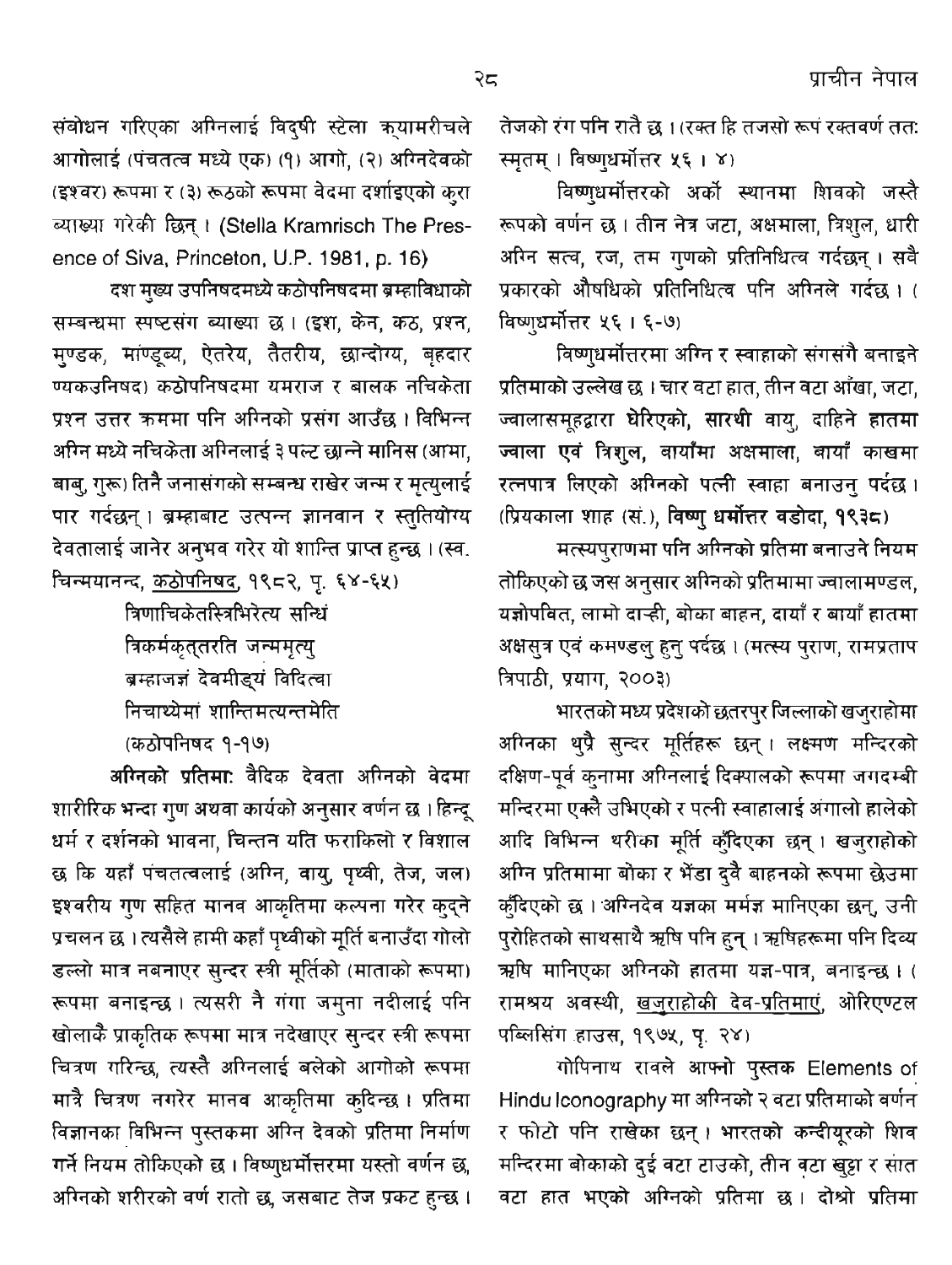अग्निदेव ….

चिदाम्बरम्ं शिव मन्दिरमा छ। चिदाम्बरम्को प्रस्थरको अग्नि मूर्तिको दुई बटा टाउको पछाडि माथितिर गएको अग्निज्वाला र मूर्तिको पृष्ठभूमिमा साढे बनाइएको छ । यो अग्निको दुवै मूर्ति विशेष प्रकारका छन् । (T.A. Gopinatha Rao, Elements of Hindu Iconography No III, Part II, Deehi, P. 524)

नेपालमा अग्निको प्रतिमा हातको औलामा गन्न सकिने मात्र छन् ।

- चाँगुनारायण मन्दिरको टुडाँलको अग्निदेव  $9)$
- स्वयम्भु अग्निपुरको अग्नि (Mary Shephed २) । Slusser, Nepal Mandala Vol: 2, 1982, Page 439)
- पशुपति ब्रम्हा मन्दिरको दक्षिण गाऱ्होको अग्निदेव  $\mathfrak{B}$ )
- भक्तपुरको ५५ भयाले दरवारको भित्तेचित्रको अग्निदेव  $X$
- गुहीत विहार, पाटनको अग्नि देव  $x)$
- महारानी ललित त्रिपुर सुन्दरीले त्रिपुरेश्वरमा स्थापना  $\xi$ गरेको त्रिपुरेश्वर महादेव मन्दिरको उत्तरतर्फको अग्नि (जगदीशचन्द्र रेग्मी, शाहकालीन कला र वास्तुकला २०५०)

### पशुपति ब्रम्हा मन्दिरको अग्निदेवः

पशुपति चौघेरा भित्रको ब्रम्हा मन्दिरको दक्षिण तर्फको गाऱ्होमा एउटा साऱ्है नै सुन्दर अग्निदेवको ढुङ्गाको मूर्ति छ। दुई वटा हात र दुई वटा खुट्टा भएको यो अग्निदेवको मूर्तिको दायाँतर्फ बाहनको रूपमा भेडा कॉंदेएको छ। त्यो भेडाले टाउको भने अग्निदेवतर्फ नै फर्काएको छ । भेडाको सिङ्ग स्वाभाविक ढङ्गले घुमरेको छ । यो अग्निदेवकै हो भनेर चिन्ने बलियो आधार बाहनको रूपमा रहेको त्यो भेडा नै हो । हरिबंश पुराणले रातो रङ्गको घोडाले तानेको रथमा अग्निदेव चढ्ने र उनको बाहानको रूपमा भेडा रहने कुराको वर्णन गरेको छ। त्यसैले यो मूर्तिमा अग्निको बाहनको रूपमा भेडा बनाइएको शास्त्र अनुरूप नै छ। यो मूर्तिमा अग्नि देवको जटामुक्ट, चुस्स परेको लामो दाऱ्ही, जनै, शरीरको दायाँ बायाँ लत्रेको वर्कोको

लामो फेर, धोतीको भुजा र बट्टा बनाउन कलाकारले निकै नै मेहनत गरेको देखिन्छ अग्निको दइ हात मध्य दायाँ हात वरद मुद्रामा र बायाँ हातमा लामो अक्षसूत्र छ। आंगिक अनुपात मिलेको र सरल यो मूर्ति हेर्ने बित्तिकै नै दशौं शताब्दीको भनेर तोक्न सकिन्छ । काठमाडौँ उपत्यकामा भएको प्रस्तरको एउटै मात्र अग्निदेवको यो मूर्तिको ठूलो महत्त्व छ।

प्रतिमा निर्माणमा अग्निको ब्यापकता नदेखिएता पनि दैनिक पूजा आजा र विशेष पर्व-पूजामा अग्नि देवको साऱ्हे नै महत्त्वपूर्ण स्थान छ । हिन्दूहरूको कुनै पनि पुजा आजा दियो बालेर मात्रै प्रारम्भ गरिन्छ। हिन्दूहरूको महत्त्वपूर्ण संस्कार न्वारान, पास्नी, ब्रतबन्ध, विवाह र अन्त्येष्टि आदि जुनसुकै कार्यमा पनि वैदिक परम्पराको रूपमा कायम यज्ञवेदीमा अग्नि प्रज्वलित गरेर मात्र शुभारम्भ गरिन्छ । वैदिक युगमा यज्ञ गर्दा आगोमा चढाइने विभिन्न बस्तुहरू अग्निदेवले स्वर्गलोक र पितृलोक पुऱ्याउने वर्णन वेदमा पाइन्छ । त्यसैले अग्निदेवलाई वेदमा ह्व्याबाहन (देव गणलाई अर्पण गरेको वस्तु प्ऱ्याउने) र कव्यबाहन ( पितृगणलाई अर्पण गरेको वस्तु पुऱ्याउने) को रूपमा वर्णन छ । त्यसैले विद्षी सुकुमारीजीले आप्नो पुस्तक The Indian Theogony मा अग्निदेवलाइ भलो गर्ने देवता र अनिष्टकारक दुवै रूपमा वर्णन गर्नुभएको छ ।

अग्निदेवले ऋषि वशिष्टलाई बताएको अग्नि पुराणमा (अठार पुराण मध्ये एक) ४२० वटा भागहरू छन् । विभिन्न विषयको चर्चा अग्नि पुराणमा छ । महाविष्णुको दशअवतार, रामायण, महाभारत, विभिन्न देवता पूजा विधि, मन्दिरमा देव प्रतिमा स्थापना गर्ने नियम, ज्योतिष शास्त्र, वास्तुकला, मूर्तिकला, आयुर्वेद र नाटक जस्ता विभिन्न विषयमा अग्नि | पुराणमा चर्चा छ । यसमा समावेश भएका विषय अनुसार यो पुराण निकै पछि लेखिएको देखिन्छ।

अग्निदेवको विभिन्न रूप र गुण बताउने ३४ वटा नामहरू अमरकोषमा छन्। (१) अग्नि (२) वेश्वानर (३) वन्हि (४) वोतिहोत्र (५) धनञ्जय (६) कृपोटयोनि (७) ज्वलन (८) जातवेद्स् (९) तननुपात् (१०) वर्हि (११) शुष्म्न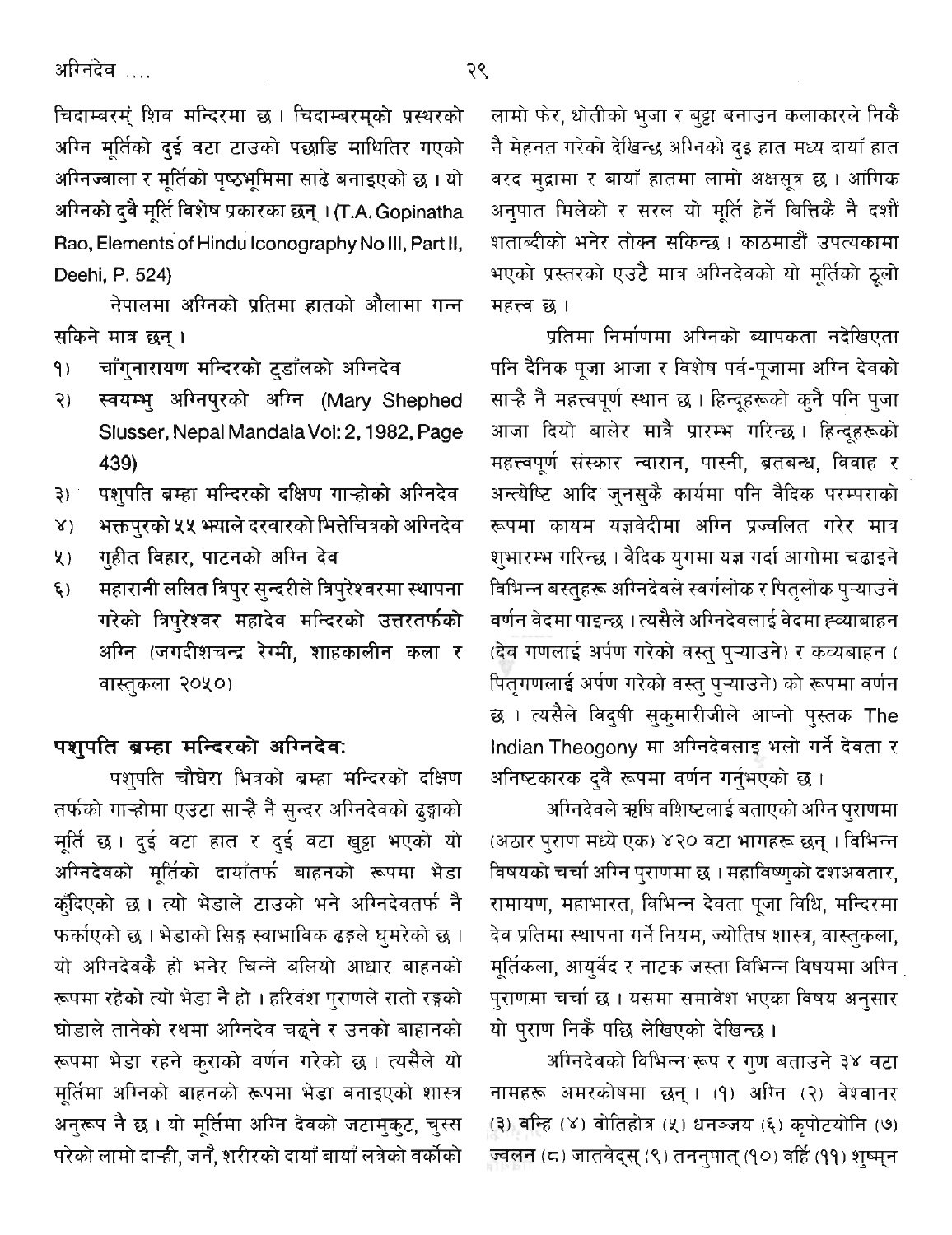(१२) कृष्णवर्त्मन (१३) शोचिष्केश (१४) अषर्व्ध (१५) आश्रयाश (१६) बृहम्दानु (१७) कृष्णवर्त्मन (१८) पावक (१९) जनल (२०) रोहिताश्व (२१) वायुसत्व (२२) शिखावत् (२३) आश्शृक्षाणि (२४) हिरण्यरेतस् (२५) हतभूत् (२६) दहन (२७) हव्यवाहन (२८) सप्तार्चिष् (२९) दमनस् (३०) शुक्र (३१) चित्रमान् (३२) विभावंस् (३३) श्चि (३४) अप्पित (पन्नालाल अभिमन्य, अमरकोश, वाराणसी, चौखम्वा, विधा भवन, १९९५, पृ. ९)

गहस्थ धर्ममा प्रवेश गर्ने युवा जोडीले आगो सल्काएर ब्रम्हचार्य आश्रमको अन्त्य र गुहस्थ आश्रमको प्रारम्भ गर्नुपर्दछ । हिन्दूहरूको प्राचीन ग्रन्थमा अग्नि सम्प्रदायको ठूलो महत्त्व छ । विभिन्न समयमा प्रयोग हुने आगोको बेग्ला बेग्लै नामाकरण गरिएको छ।



यी बाहेक सब्य अग्नि र लौकिक अग्नि समावेश गरेर यसैलाई पंचाग्नी पनि भनिन्छ। वी.एन. सरस्वतीले यी आगो बाहेक त्रेय, गृह र सव्य अग्निको पनि वेग्लै उल्लेख गरेका छन् ।

शुभ विवाहको समयमा मन्त्र पढेर सल्काईने आगोलाई स्मार्त अग्नि भनिए भौं अन्त्येष्ठिको समयमा बाल्ने आगोलाई दक्षिणाग्नि भनिन्छ । चित्ता तयार पारेपछि दक्षिणपट्टि बेग्लै आगो बनाएर त्यही आगोले चिता सल्काइन्छ ।

हिन्दू धर्म र दर्शनमा पवित्र अग्निदेवलाई साक्षीको रूपमा (विभिन्न संस्कार, न्वारन, पास्नी, उपनयन, श्भविवाह

आदि) पवित्रताको परीक्षााको रूपमा (सीता माताको अग्नि परीक्षा) र तिब्रता भावनाको प्रतिनिधित्व गर्ने रूपमा (कोधाग्नि, प्रेमाग्नि, जठराग्नि) पनि दर्शाउने परम्परा छ।

वैदिक आर्य संस्कृतिको मुख्य प्रतिकको रूपमा यज्ञलाई लिइन्छ, त्यही यज्ञकै मुख्य पहिचानको रूपमा अग्निलाई मान्यता प्रदान गरिएको छ। देवगणको दूतको रूपमा मानिस र देवताको मध्यस्थलको रूपमा अग्निदेवलाई वेदमा दर्शाइएको छ ।विद्वान दण्डेकरज्यूले आफ्नो पुस्तकमा आर्य र अनार्यको सफल मध्यस्थकर्ताको रूपमा पनि अग्निलाई दर्शाउन् भएको छ। (R.N., Dandekar, Vedic Mathological Tracts, Delhi, A.P., 1979, pp. 2, 279-280)

हिन्दूहरूको जन्मेदेखि मृत्युसम्मको विभिन्न संस्कारमा अग्निदेवको साऱ्है नै महत्त्वपूर्ण स्थान र मुर्तिबारे यो लेखमा संक्षित चर्चा भयो । अब ऋग्वेदको यो मन्त्रले अग्निदवलाई सम्बोधन गर्दै यो विषयको विट मारौं। "हे प्रज्वलित अग्नि!हाम्रो यज्ञ पूरा गर।हाम्रो मधुयुक्त यज्ञलाई देवता समक्ष तिमी लैजाउ । हे अग्नि ! तिमी जनहितकारी होउ। यज्ञ पूरा गर्ने सबैद्वार खोलिदेउ। इला, सरस्वती र मही यज्ञमा कशमा बस् । त्यस्टालाई म यज्ञमा बोलाउँछ । हे बनस्पति ! हामी सम्पन्न होऔं, तिमी (अग्नि) देवतालाई भेट गर।" (ऋग्वेद १-१३)।

### सन्दर्भ ग्रन्थ

- महाभारत, गोविन्दभवन कार्यालय, गोरखपुर, २०५३ ٩
- ऋग्वेद, श्रीराम शर्मा आचार्य (सं.), संस्कृति संस्थान, २ बटेली, १९९५
- अथर्ववेद, श्रीराम शर्मा आचार्य (सं.), संस्कृति संस्थान, ₹ बटेली, १९७५
- कठोपनिषद, चिन्मयानन्द (टीकापुर), सेन्ट्रल चिन्मय γ मिशन ट्रस्ट, कानपुर, १९८२
- रूपमण्डन, बलराम श्रीवास्तव (सम्पादक), मोतीलाल K बनारसी दास, नेपाली खिपटा वाराणसी, २०२१
- अमरकोश, पन्नालाल अभिमन्यु (सं.), वाराणसी, ६ 9994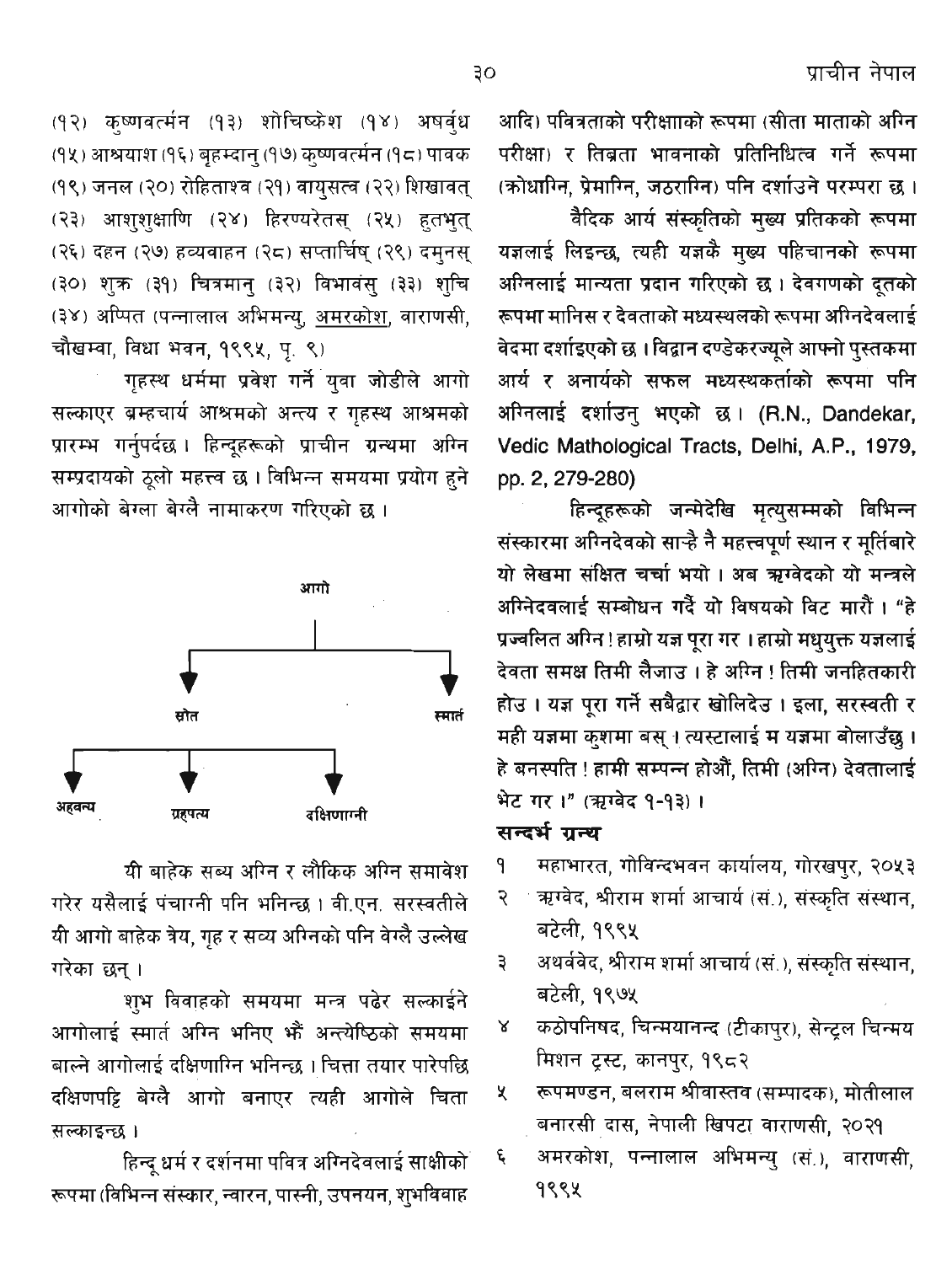- <u>७ विष्णु धर्मोत्तर, प्रियकाला शाहु (सं.), बडोदा, १९३८</u> श्रीग्नदेव ….<br>७ विष्णु धर्मोत्तर, प्रियकाला शाह (सं.), बडोदा, १९३<del>८</del><br>८ मत्स्य पुराण, रामप्रताप त्रिपाठी (सं.), प्रयोग २००३<br>९ अग्नि पराण विवेक देवरोय, दिपावली देवरोप, (अन.)
- 
- अग्नि पराण, विवेक देवरोय, दिपावली देवरोप, (अन.) बक फर अल, दिल्ली
- 90 इन्दमती मिश्र प्रतिमा विज्ञान, मध्यप्रदेश, हि.ग.अ., **99@ 1**
- **बिज्ञान. विहार राष्टभाषा परिषद, १९७७।** <u>विज्ञान</u>, विहार राष्ट्रभाषा परिषद, १९७७ ।<br>मूर्ति विज्ञान, विहार राष्ट्रभाषा परिषद, १९७७ । १९ नीलकण्ठ, पुरूषोत्तम जोशी, <u>प्राचीन भारतीय मूर्ति</u><br>| बिज्ञान, विहार राष्ट्रभाषा परिषद, १९७७ ।<br>| मूर्ति विज्ञान, विहार राष्ट्रभाषा परिषद, १९७७ ।<br>|२ जगदीशचन्द्र रेग्मी, <u>शाहकालीन कला र वास्तुकला,</u><br>| काठमाडौँ, साभ्ग प्रका
- <u>१२ जगदीशचन्द्र रेग्मी, शाहकालीन कला र वास्तुकला,</u> d, **mml 30x0 I**
- **?ours <sup>I</sup>**
- qv R.N. Dandekar, Vedic Mvtholoeical Tracts, Ajanta Pub. **1979.**
- 9X. Aurobindo, On the Veda, Pondicherry, 1964.
- 9%. Vettam mani, Puranic Encyclopaedia, Delhi, Motilal Banarasidass **1993.**
- **90.** Stella Kramrisch, The Presence of Siva, New Jersu, Princeston University Press, **198 1.**
- २९ इन्दूनराम स्थान, सम्पान, सम्पादन, महाद्वारा, सम्राट, स्थान, स्था, <u>The Elements of Trindic</u><br>१९८७ । <u>Iconography,</u> Vol. II, Part II, Delhi, Motilal B.,<br>११ नीलकण्ठ, पुरूषोत्तम जोशी, <u>प्राचीन भारतीय मूर्ति</u> । 1985. **qr;.** T.A.G. Rao, The Elements of Hindu Iconography, Vol. II, Part II, Delhi, Motilal B., **1985.** 
	- **99.** J.N. Banerjea, The Development of Hindu Iconography, Delhi, M. M Publisher 1985.
	- **30.** Mary Slusser, Nepal Mandala, New Jersey **1982.**
	- **39.** Sukumari Bhattacharyi, The Indian Theogony, Delhi, Motilal B **1988.**  B.N. Suraswati, Brahmanic Ritual Traditions, Delhi, Motila<br>B.N. Suraswa<br>Simla, 1977.<br>पत्रिका

पत्रिका<br>खोप**ड. वर्ष ६. २**०**४४** ।